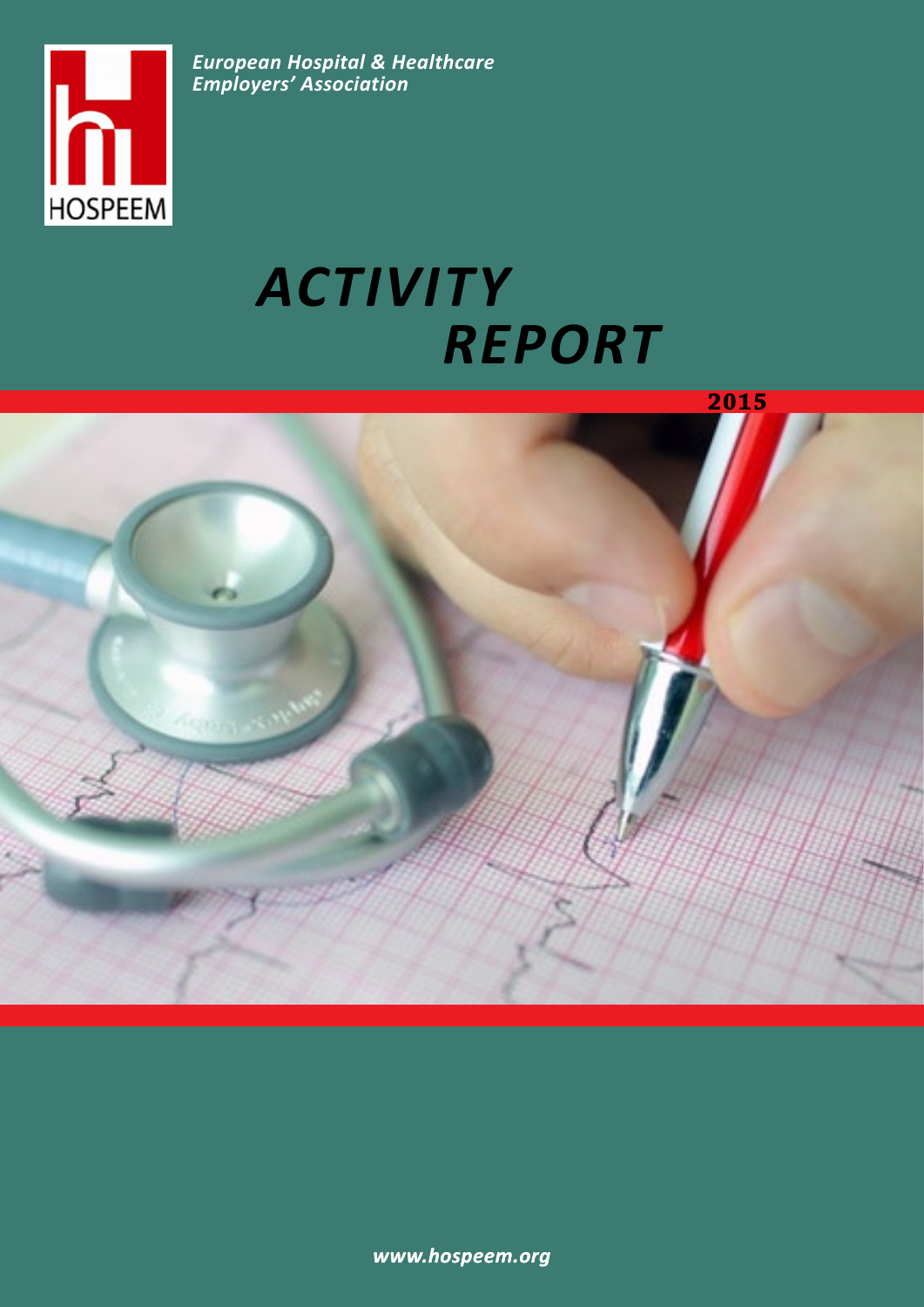| I.  | <b>Introduction</b>                          | p 4            |
|-----|----------------------------------------------|----------------|
| П.  | <b>Organisational Developments</b>           | p <sub>5</sub> |
| Ш.  | <b>Membership</b>                            | $p\,6$         |
| IV. | <b>Representing Members' views</b>           | p 8            |
| V.  | Influencing legislation and Policy           | p 9            |
| VI. | <b>HOSPEEM successes</b>                     | p 10           |
|     | VII. The HOSPEEM-EPSU Work Programme 2014-16 | p 15           |
|     | <b>VIII. Relationship with CEEP</b>          | p 17           |
| IX. | <b>Relationship with HOPE</b>                | p 17           |
| Х.  | <b>Conclusion</b>                            | p 17           |
| XI. | <b>Annexes</b>                               | p 18           |
|     | <b>Contacts</b>                              | p 19           |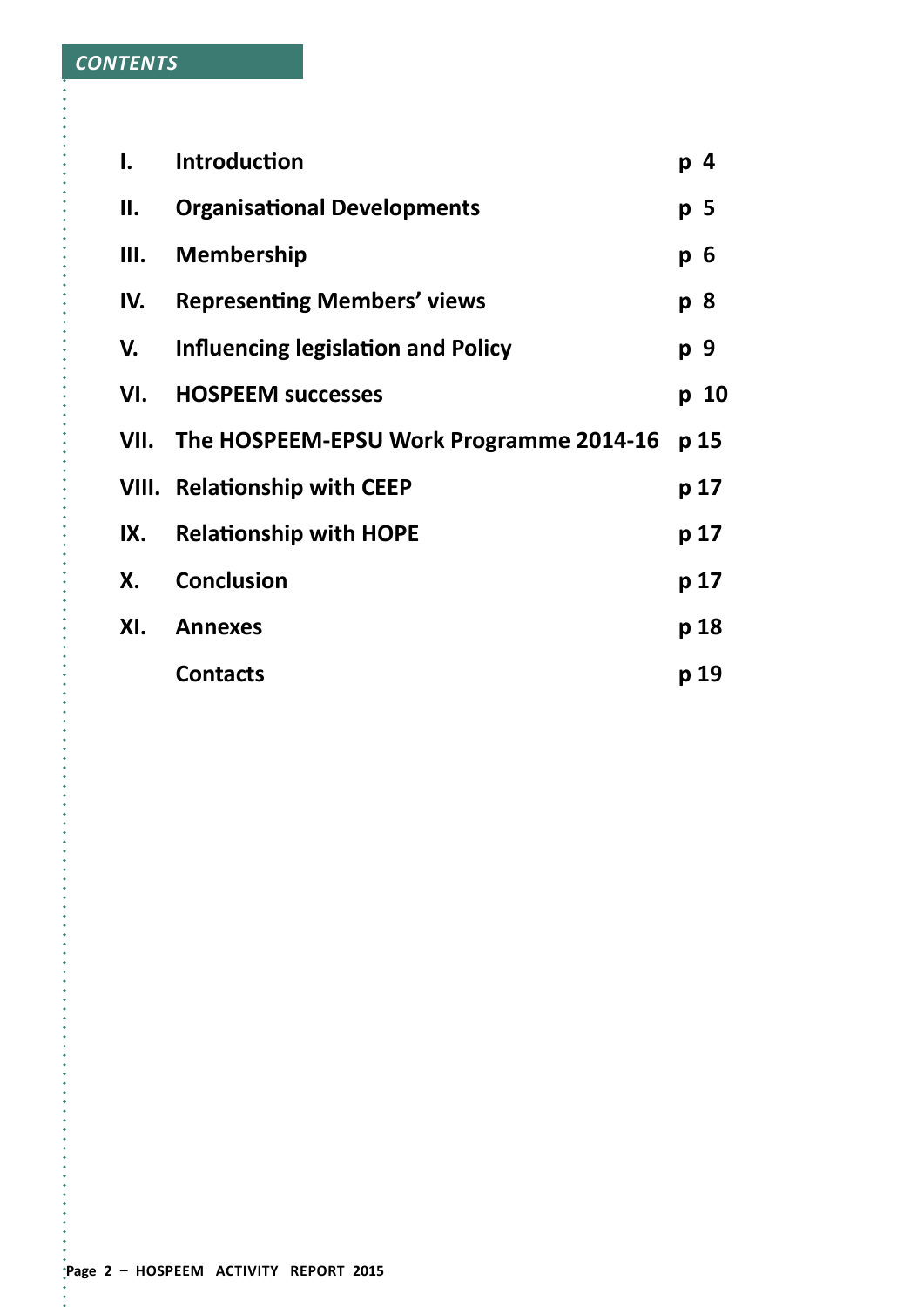#### *editorial*



*Dear HOSPEEM members,*

*In this activity report you will find information about the creation of HOS-PEEM, the membership structure, organisational developments and the main activities of HOSPEEM.*

*Let me begin by recalling that 2015 was a particularly busy and successful year for HOSPEEM with a number of achievements: the adoption of a report on the use and implementation of the Framework of Actions on Recruitment and Retention and the start of the drafting of a joint HOSPEEM-EPSU declaration on Continuous Professional Development and Life-Long Learning for all health workers in the EU.* 

*HOSPEEM and EPSU have an ongoing programme of joint initiatives and projects on health workforce related issues on which most European countries face similar challenges and can share good practices. This year the focus was on musculoskeletal disorders and psycho-social risks and stress at work, with the organisation of two conferences in Paris and Helsinki gathering more than 90 participants. The latter was our contribution to the EU-OSHA "Healthy Workplaces Manage Stress" campaign as official campaign partner.*

*In addition, HOSPEEM participated in several initiatives and events initiated by the European Commission, including the Expert group on EU Health workforce, the consultation* 

*on the Working Time Directive and the High-Level conference on a new start for social dialogue, intended to give a new impulse to social dialogue.*

*In 2015 HOSPEEM continued to promote a two-way communication flow with an up-to-date website, regular newsletters and several reports published to give members' voice a broader diffusion across Europe.*

*In order to strengthen the cooperation within HOSPEEM membership, HOSPEEM successfully organised study visits to France and Finland. Moreover, HOSPEEM adopted a multiple membership per country plan in line with the objective of enlarging the HOSPEEM membership. In this context fruitful meetings took place with the Unicancer Federation (FR) and the Spanish Federation of Private Clinics (FNCP).*

*I would like to express my thanks to all those who have contributed to represent members' interests in the social dialogue, to raise HOSPEEM's profile towards the EU institutions and external stakeholders and to strengthen the HOSPEEM membership – as these are crucial elements of my mandate as Secretary General.*

*Enjoy your reading!*



*Tjitte Alkema Secretary General of HOSPEEM*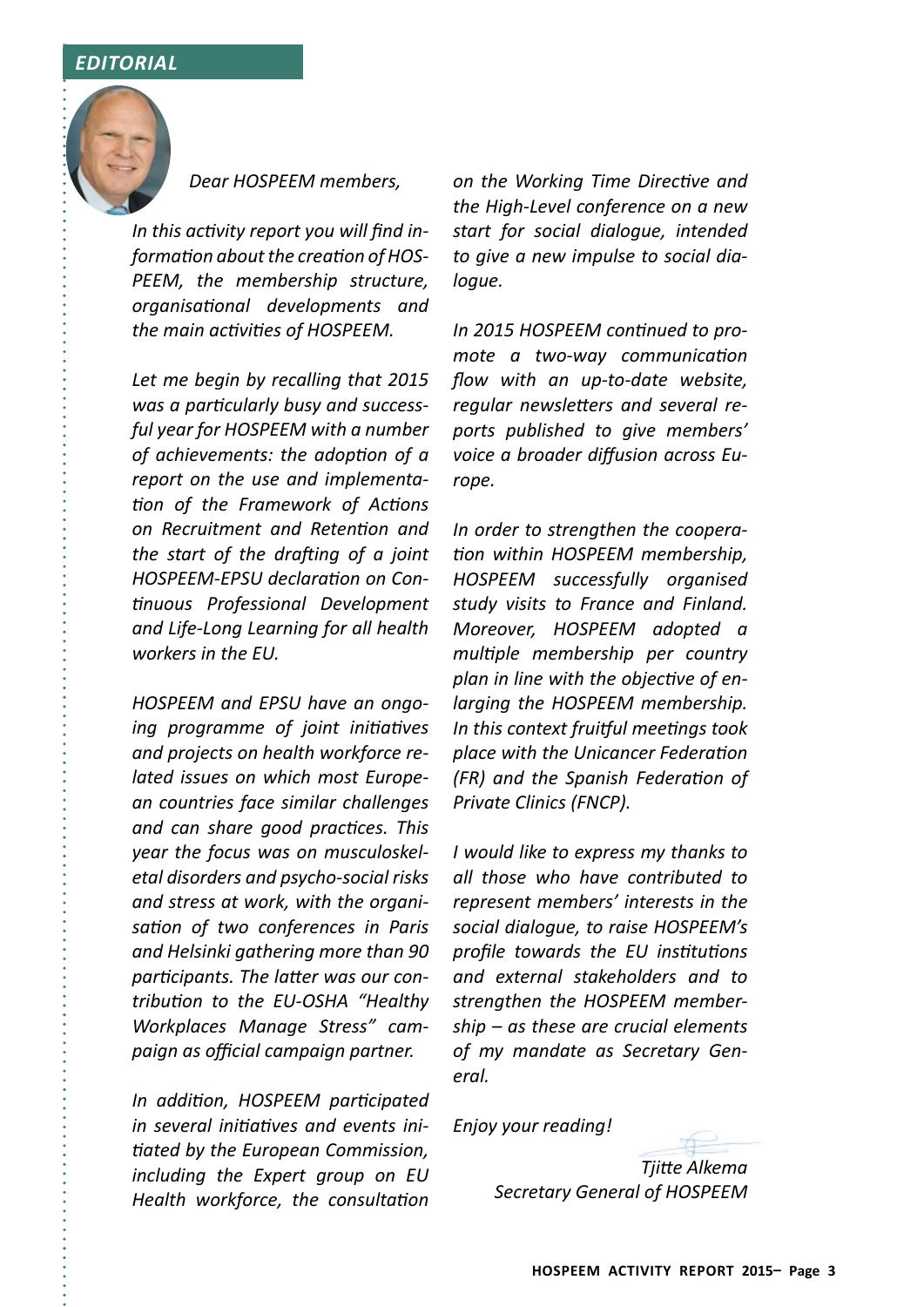#### *I. introduction*

> The European Hospital and Healthcare Employers' Association (HOSPEEM) was established in September 2005. HOSPEEM ensures that the views of hospital and healthcare employers are properly taken into account by the EU institutions when they launch policies in the European Union (EU) that have a direct impact on management and labour relations in the hospital and health care sector. HOSPEEM is recognised as a Social Partner since 2006 in the hospital sector by the European Commission and takes part in the hospital sector Social Dialogue Committee alongside the European Federation of Public Service Unions (EPSU).

> HOSPEEM was established following several years of work aimed at creating Social Dialogue in the European hospital sector that began after there was close contact between employers and trade unions in the late 1990's. The process began to gather pace in May 2000 when the Danish Social Partners organised a conference under the auspices of the European Union's Leonardo Da Vinci programme.



> In 2002, following a second conference of the European hospital sector Social Partners, a Joint Representative Taskforce was established with the aim of applying to the European Commission for a formal Social Dialogue Committee. Further momentum was added to the process in 2004 through a conference held by the Dutch Social Partners, which helped to identify the work areas that the hospital sector Social Dialogue could focus on.

> Up to this point, CEEP (European Centre of Employers and Enterprises providing Public Services) had been working alongside EPSU to establish a Hospital Sector Social Dialogue. However, CEEP's

remit, covering the entire public sector, led to serious issues in relation to the representation criteria set by the Commission for Social Dialogue. As a result, CEEP's hospital members established HOSPEEM as a new organisation. Since its creation HOSPEEM has maintained its close links with CEEP by becoming a member.

> The process of establishment was completed in July 2006, when HOSPEEM was officially recognised by the European Commission as a Social Partner in the Hospital Sector Social Dialogue.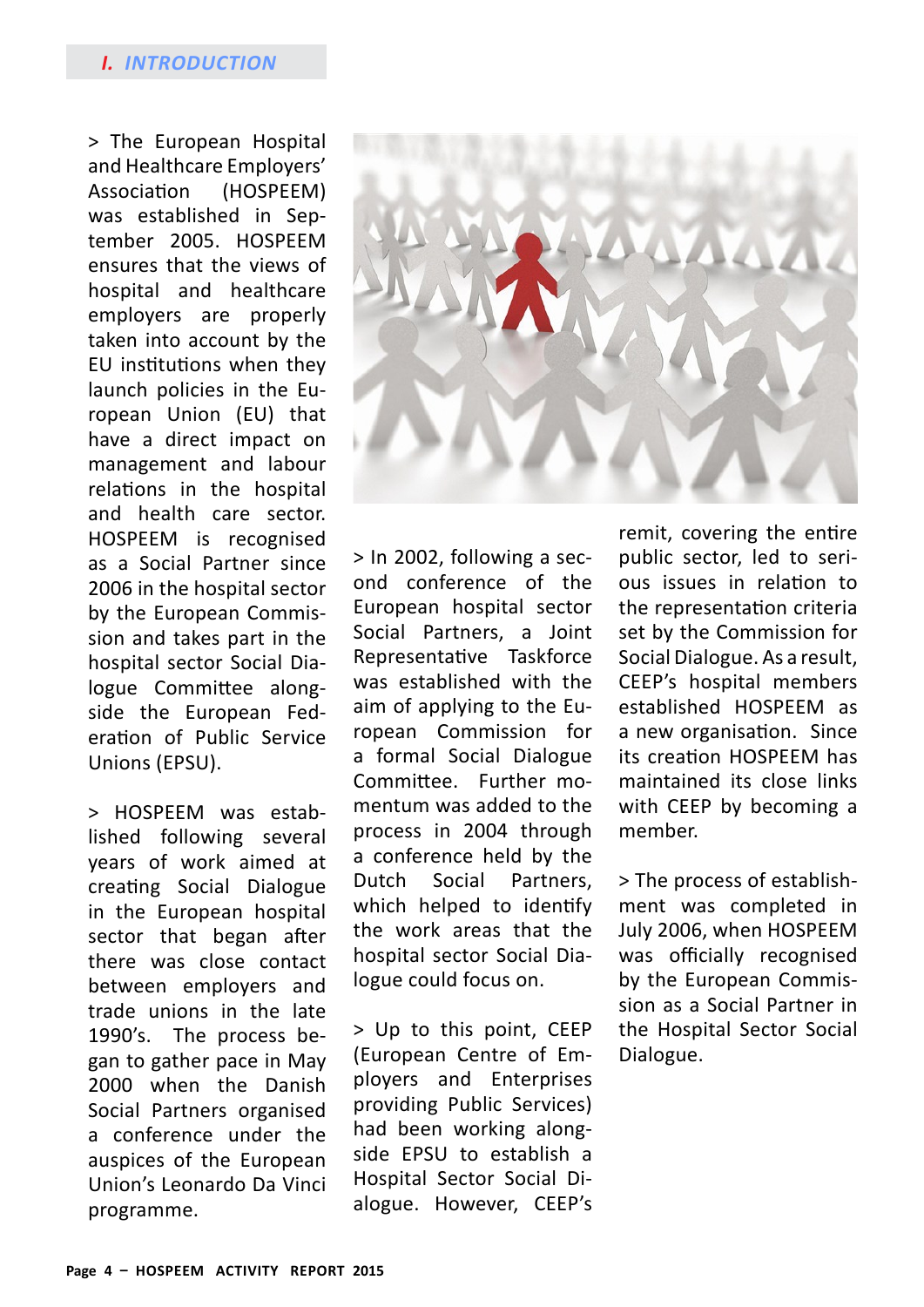#### *II. Organisational developMents*

> HOSPEEM has two bodies that govern the organisation and set its future direction. These are the General Assembly and the HOSPEEM Steering Committee.

> The HOSPEEM General Assembly has the power to modify the organisation's statutes and accept applications by potential members and observers. It also has the power to appoint and dismiss the HOSPEEM Secretary General, the two vice Secretary Generals and the HOSPEEM Steering Committee.

> The HOSPEEM Steering Committee sets the strategic direction of the organisation. It also manages and administers the association and drafts the mandates on behalf of HOSPEEM, subject to final approval by the General Assembly, for negotiations on European Social Partners' agreements. The HOSPEEM Steering Committee consists of the Secretary General, the two vice Secretary Generals plus four other members elected from the HOSPEEM membership.

> HOSPEEM also has a Board that consists of the Secretary General and the two vice Secretary Generals. The Board is involved in the day-to-day management of HOSPEEM.

> Since December 2011 HOSPEEM has had a separate body responsible for advice on its financial matters, i.e. the Financial Advisory Committee.

> HOSPEEM also establishes working groups on topics that merit a specific approach.

> HOSPEEM Steering Committee's composition in 2015 was as follows:

- •Tiitte ALKEMA *Secretary General*
- •Ulrike Neuhauser *Vice Secretary General*
- •Bjørn HENRIKSEN *Vice Secretary General*
- •Jevgenijs Kalejs
- •Marta BRANCA
- •Dirk REIDELBACH
- •Elisabetta ZANON

> HOSPEEM Financial Advisory Committee in 2015 is composed of:

- •John Delamere
- •Malene VESTERGAARD SØRENSEN
	- •Sigitas Griskonis

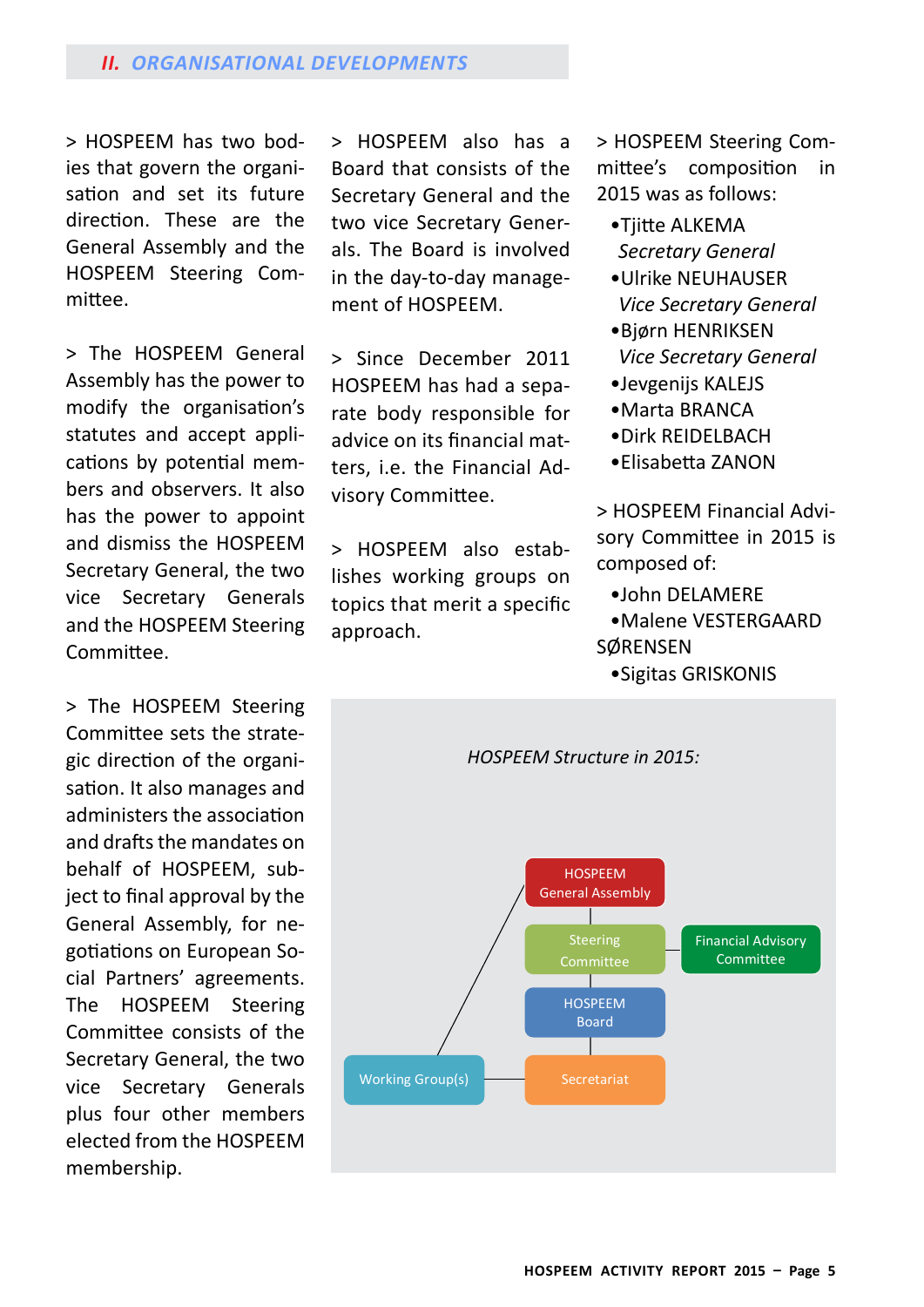#### *III. Membership*

> One of HOSPEEM's key objectives over the coming years will be to increase its membership in order that the organisation can become even more representative in the European hospital sector Social Dialogue.

> Becoming a Member of HOSPEEM allows organisations to have their voice heard at European level, as well as the opportunity to learn from and make connections with employers' organisations from other European Member States.

> The Hospital Sector Social Dialogue also gives national employers the opportunity to take part in European level discussions and increase their influence at European level.



*HOSPEEM General Assembly - 2015*

> The HOSPEEM members are divided into two categories:

- full members
- observer members



> HOSPEEM full members have the possibility to propose subjects for discussions on the HOSPEEM meetings and possess voting rights. They can be also elected to the HOSPEEM statutory bodies

> Becoming a HOSPEEM observer allows to participate in the work of HOSPEEM as an associate member without the possibility to propose subjects for dis-

*"Becoming a Member ... allows organisations to have their voice heard at European level"*

cussions on the HOSPEEM meetings and without voting rights. Observers cannot also be elected to the HOSPEEM statutory bodies.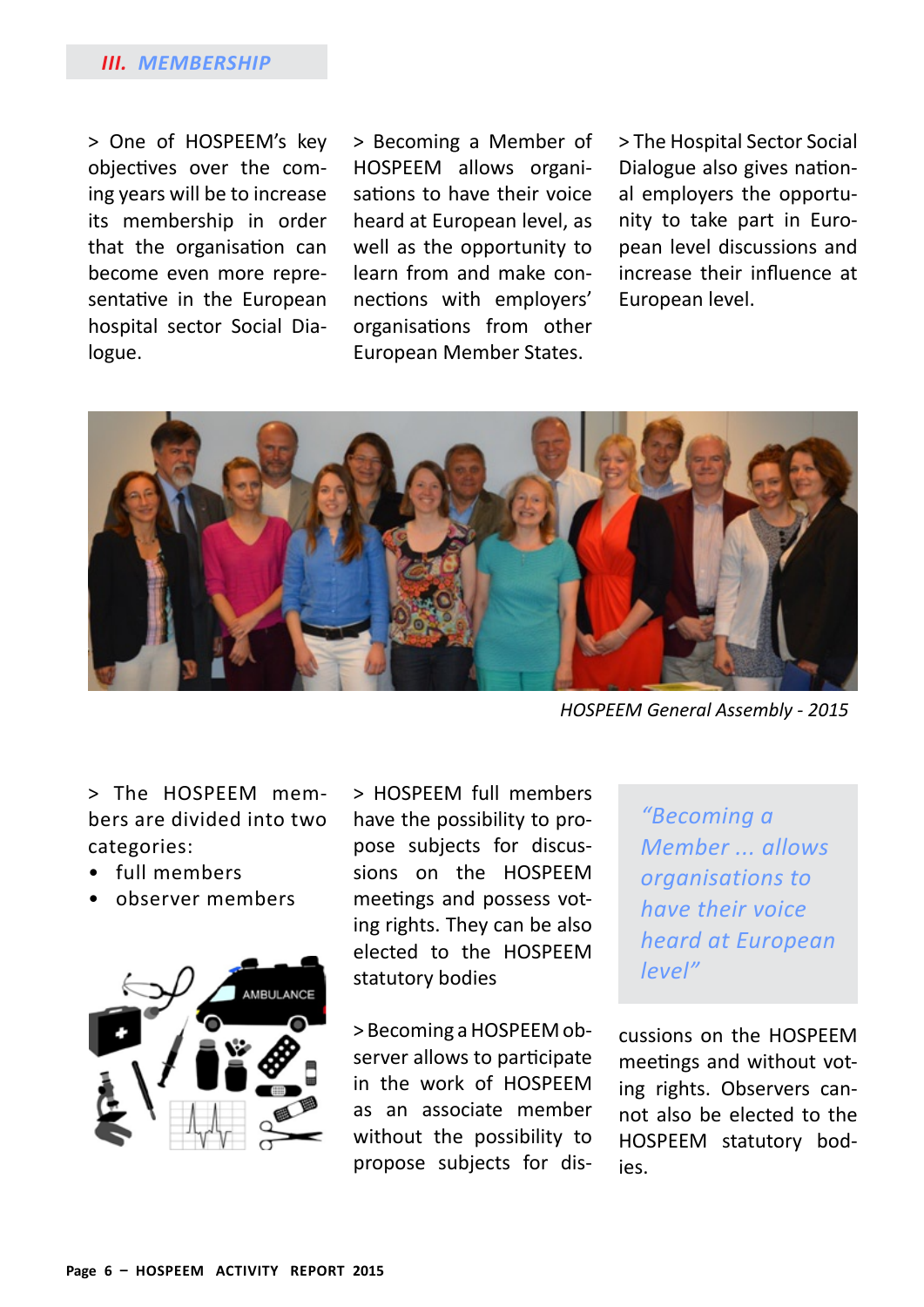# *The full members of HOSPEEM in 2015:*

- The Austrian Hospital and Health Services Platform Austria
- Danish Regions Denmark
- Estonian Hospitals Association Estonia
- CLAE Commission of Local Authority Employers Finland
- y FEHAP Fédération des Etablissements Hospitaliers et d'Aide à la Personne Privés Non Lucratifs - France
- VKA Die Vereinigung der kommunalen Arbeitgeberverbände Germany
- HSE Health Service Executive Ireland
- ARAN Agenzia per la Rappresentanza Negoziale delle Pubbliche Amministrazioni Italy
- Latvian Hospitals Association Latvia
- Lithuanian National Association of Healthcare organizations Lithuania
- SPEKTER Norway
- SALAR The Swedish Association of Local Authorities and Regions Sweden
- NVZ Nederlandse Vereniging van Ziekenhuizen The Netherlands
- NHS European Office UK

## *The HOSPEEM observers in 2015 :*

- AGE.NA.S Agenzia Nazionale per i Servizi Sanitari Regionali Italy
- NFU The Dutch Federation of University Medical Centers The Netherlands

> One of HOSPEEM's key objectives is to represent the views of its members towards the European institutions, including the European Commission. As a Social Partner, HOSPEEM represents its members' views by responding formally in writing to European Commission consultations and through its networking activities with key individuals from the European Institutions. Both these methods have been successful in ensuring that the views of employers have been heard at the highest level.

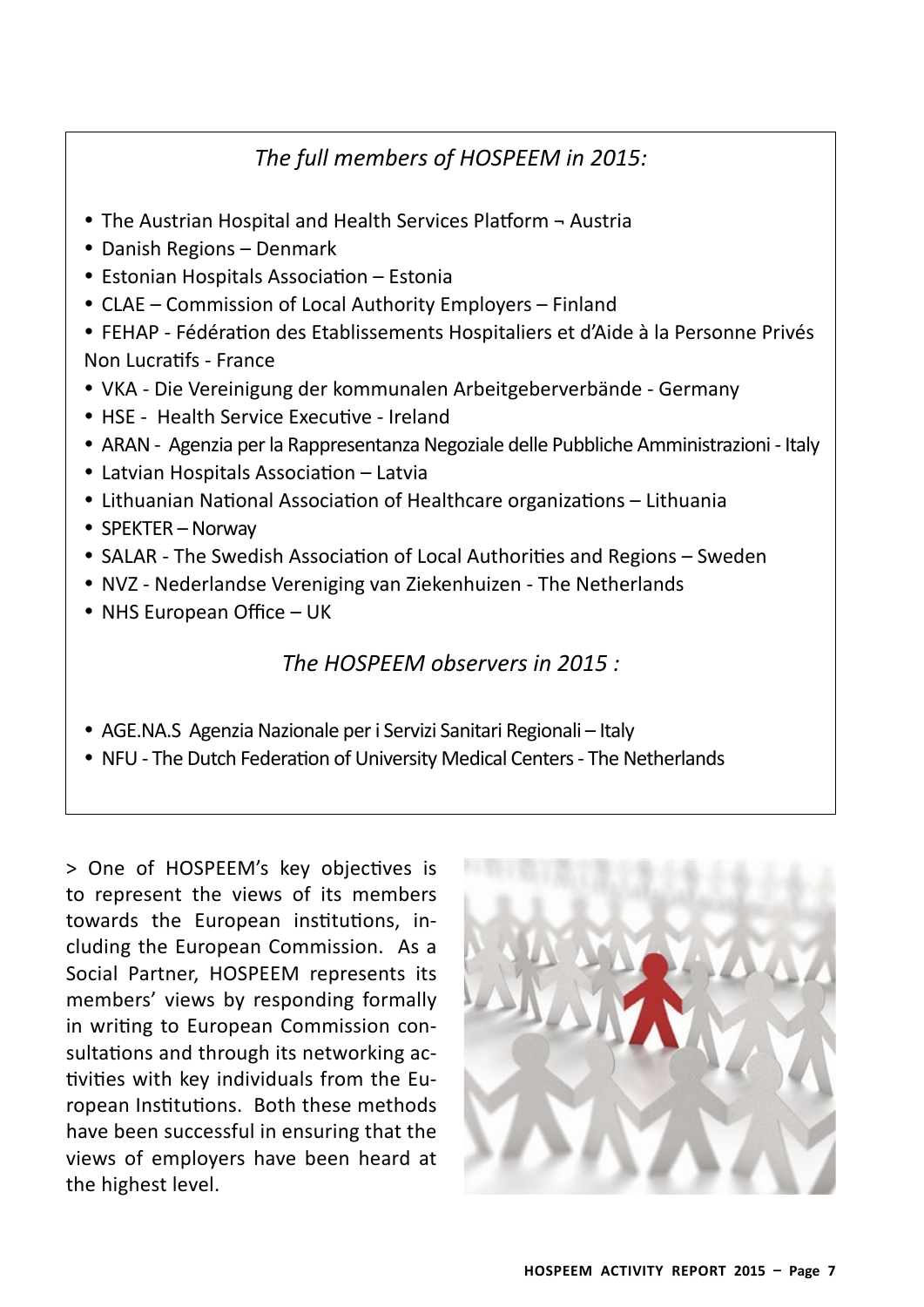> As HOSPEEM is a recognised Social Partner in the hospital sector, the European Commission (in particular the Directorate General on Employment, Social Affairs and Equal Opportunities – DG EMPL) has an obligation, following Article 154 of the TFEU (Treaty on the Functioning of the European Union) to consult HOSPEEM on any draft proposals concerning social policies in the hospital sector. Moreover, HOSPEEM has the opportunity to give its views on open consultations relevant to the healthcare sector, such as those launched by the Directorate General and Health and Food Safety - DG SANTE.

> HOSPEEM responded to several European Commission consultations on behalf of its members. HOSPEEM's responses have been formed from a consensus view of all the members on issues that are relevant to the hospital and healthcare sector. The issues were:

• DG SANCO consultation regarding Community action on health services

• DG EMPL consultation of the Social Partners on protecting European healthcare workers from blood-borne infections due to needlestick injuries

• DG EMPL questionnaire on the practical implementation of Directive 2003/ 88/EC concerning certain aspects of the organisation of working time.

• EC green paper consultation on the European workforce for health.

• DG EMPL first and second stage consultation of the European social partners on the protection of workers from the risks related to exposure to electromagnetic fields at work.

• DG EMPL first and second stage consultation of the European social partners on the reviewing of the Working Time Directive

• DG EMPL HOSPEEM-EPSU Joint response on the proposal for a directive on the modernisation of the Directive 2005/36/EC on the recognition of professional qualifications

• DG EMPL public consultation by the EC further to the results of the evaluation of the European Strategy on Safety and Health at Work 2007-2012

• DG EMPL Joint Statement of HOS-PEEM and EPSU on the new EU Occupational Safety and Health Policy Framework

> As a Social Partner, HOSPEEM has access to senior figures within the European Institutions, other relevant European organisations and stakeholders for the European hospital and healthcare sector. This means that HOSPEEM has the opportunity to put forward the views of employers on employment and industrial relations issues directly to key individuals at the EU Commission, the European Parliament and the Council.

> HOSPEEM networks and lobbies on behalf of its members in order that the views of employers are taken into account when policy is being formed. HOS-PEEM keeps mem-



bers informed of the latest developments. HOSPEEM enables members to feed their own priorities, concerns and good practices to the European level. In the future HOSPEEM will also seek to recruit new members so that it can represent the views of healthcare employers across Europe.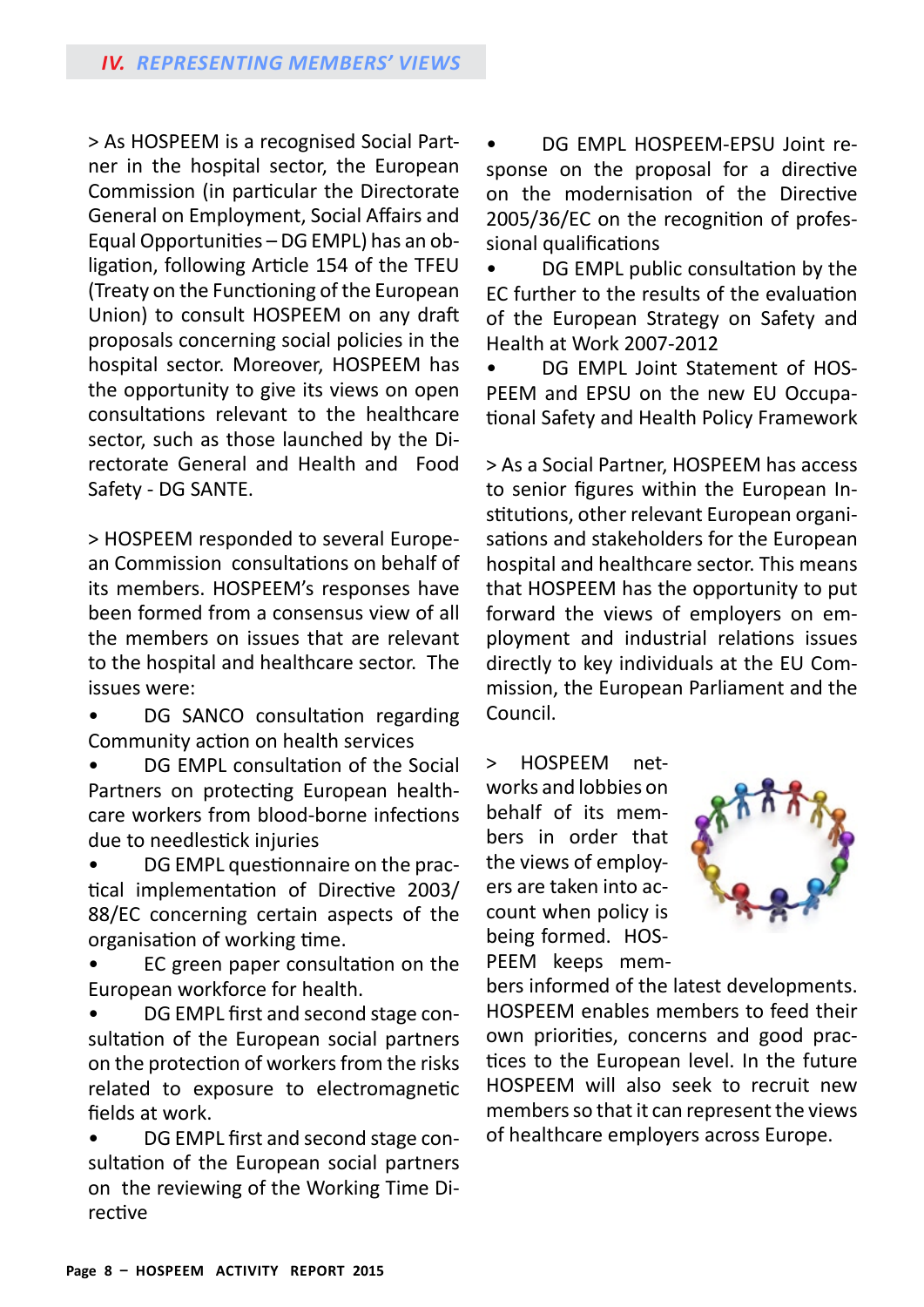> HOSPEEM members feel it is very important that the organisation is a Social Partner and takes part in European Sectoral Social Dialogue. Being a Social Partner has many benefits for HOSPEEM and this stems from the key role accorded to European Social Partner organisations as co-legislators and influencers of European policy by the TFEU (Articles 153-155).

Article 154 of the TFEU envisages the obligatory consultation of social partners on all matters of social policy laid down in Article 153. The consultation process has two stages:

• If the Commission considers EU action advisable, it must then consult workers and employers on the content of its planned proposal.

• Before submitting proposals for new social policy legislation, the Commission has to consult workers and employers on the possible direction of EU action.

After the second stage, the European social partners can inform the Commission that they wish to open negotiations and start the process laid down in Article 155.

Article 155 addresses the negotiations through which the European social partners can conclude agreements on social policy. In this way, employers and workers have the opportunity to conclude agreements at EU level. Any agreements concluded by the European social partners will be legally binding once implemented. The implementation can take one of the

following forms: Either the European social partners ask the Council to adopt a decision (in practice, this is a directive, proposed by the Commission). In this way, the agreement becomes

part of EU law; or the social partners make their national member organisations responsible for implementing the agreement in line with the relevant national procedures and practices. These



are known as "autonomous agreements".

> As well as being consulted by the European Commission on potential legislation, the other benefits to HOSPEEM of being a Social Partner include:

• The Hospital Sector Social Dialogue committee provides a structured and regular platform for the exchange of information, the opportunity to learn from European solutions and experiences and to agree joint positions, not solely under the form of framework agreements.

• Members of HOSPEEM have the right to take an active role in negotiations and discussions on issues that are important to the hospital sector.

• Members of HOSPEEM are seen as major players (and as a source of expertise and information) in the hospital and health sector by the main European institutions.

• The ability to exercise political pressure and to have the right to participate in negotiations at European level increases the lobbying pressure and the influence of HOSPEEM members at national level.

> HOSPEEM's high profile enables it to represent its members' views effectively. Being a Social Partner means that the European Commission seeks the views of HOSPEEM members and listens to their opinions. The status of Social Partner gives HOSPEEM and its members excellent access to the European Commission and its officials.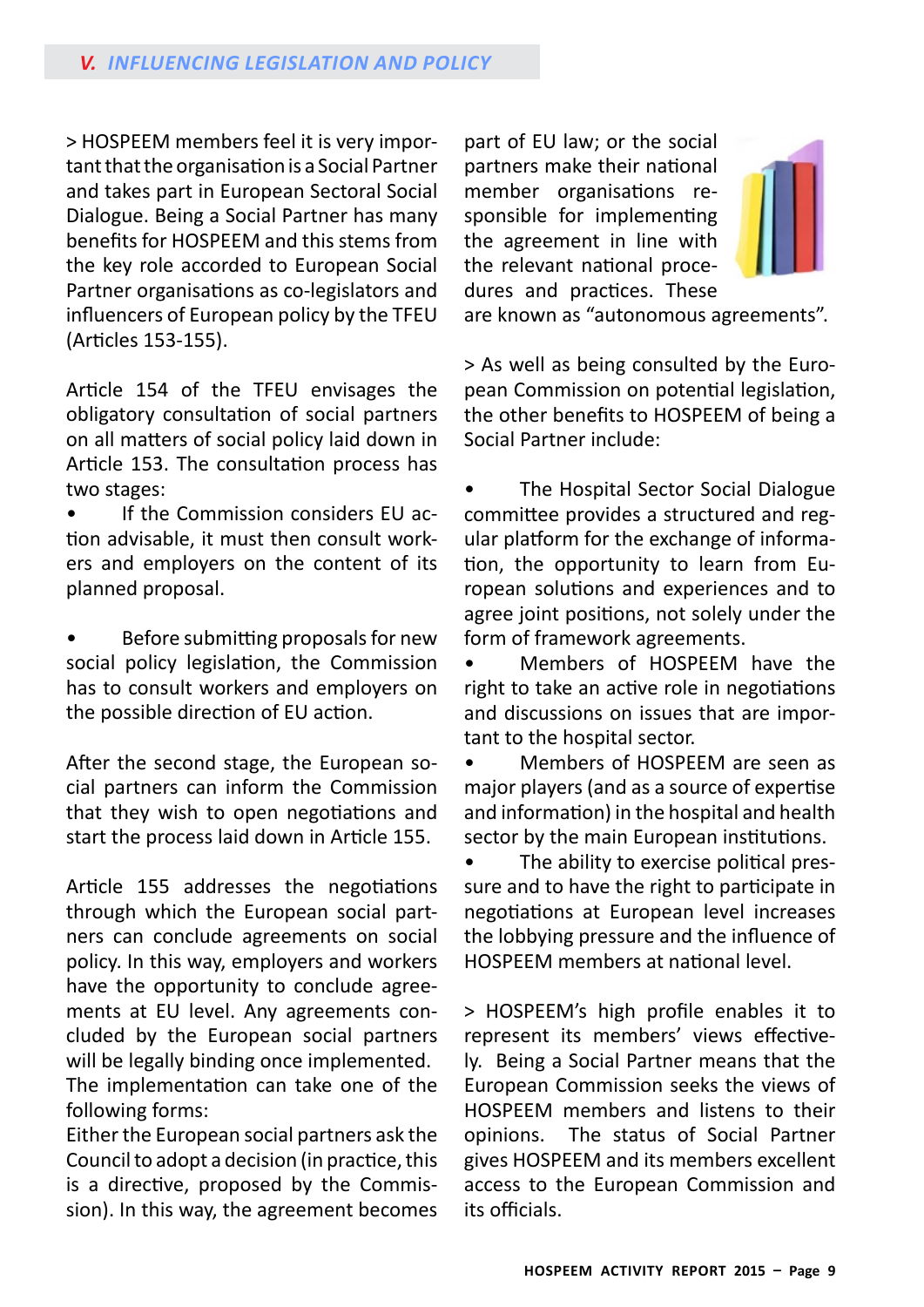> As a Social Partner, HOSPEEM has jointly taken forward several strands of work with EPSU (The European Federation of Public Service Unions), its partner in the Sectoral Social Dialogue Committee for the Hospital Sector.

> The working groups, projects, joint statements and conferences have demonstrated to the European Commission the willingness and ability of employers and trade unions to work together effectively in the hospital sector.



#### **Project to Strengthen Social Dialogue in the new Member States and candidate countries**

> In 2007-2008 HOSPEEM and EPSU worked together on a project to strengthen domestic Social Dialogue in the new Member States and candidate countries. The project consisted of background research and capacity building. The underlying belief was that strengthening national Social Dialogue in these countries will improve representation from these countries in the European level Social Dialogue and help Social Partners to better influence the Social Dialogue process at both national and European level.

#### **Code of conduct on ethical recruitment**

> One of HOSPEEM's main achievements has been the HOSPEEM-EPSU code of conduct on ethical cross-border recruitment and retention in the European hospital sector signed in April 2008. These voluntary guidelines focus on healthcare professionals moving to work in another European Union State and highlight the responsibilities of both employers and healthcare professionals in this process. The guidelines were shared across the European Union and implemented by HOSPEEM and EPSU members. A joint report on the implementation of the Code of conduct was published by HOSPEEM and EPSU in 2012. HOSPEEM also cooperated on recruitment and retention issues with the World Health Organization that had issued a Code of practice on the international recruitment of health personnel in 2010.

#### **Joint declaration on health services**

> In response to the European Commission's plans to publish a directive on crossborder healthcare, HOSPEEM and EPSU published a joint declaration on health services in December 2007. The declaration set out the joint view of the Social Partners on the principles upon which the management, financing and delivery of healthcare in the European Union should be based.

> HOSPEEM also responded to this draft Directive in a position statement that emphasised the importance of the principle of subsidiarity in healthcare, the need for effective prior authorisation procedures to be in place, the desire of healthcare employers to avoid unnecessary administrative burdens in relation to national contact points on cross border healthcare and data collection.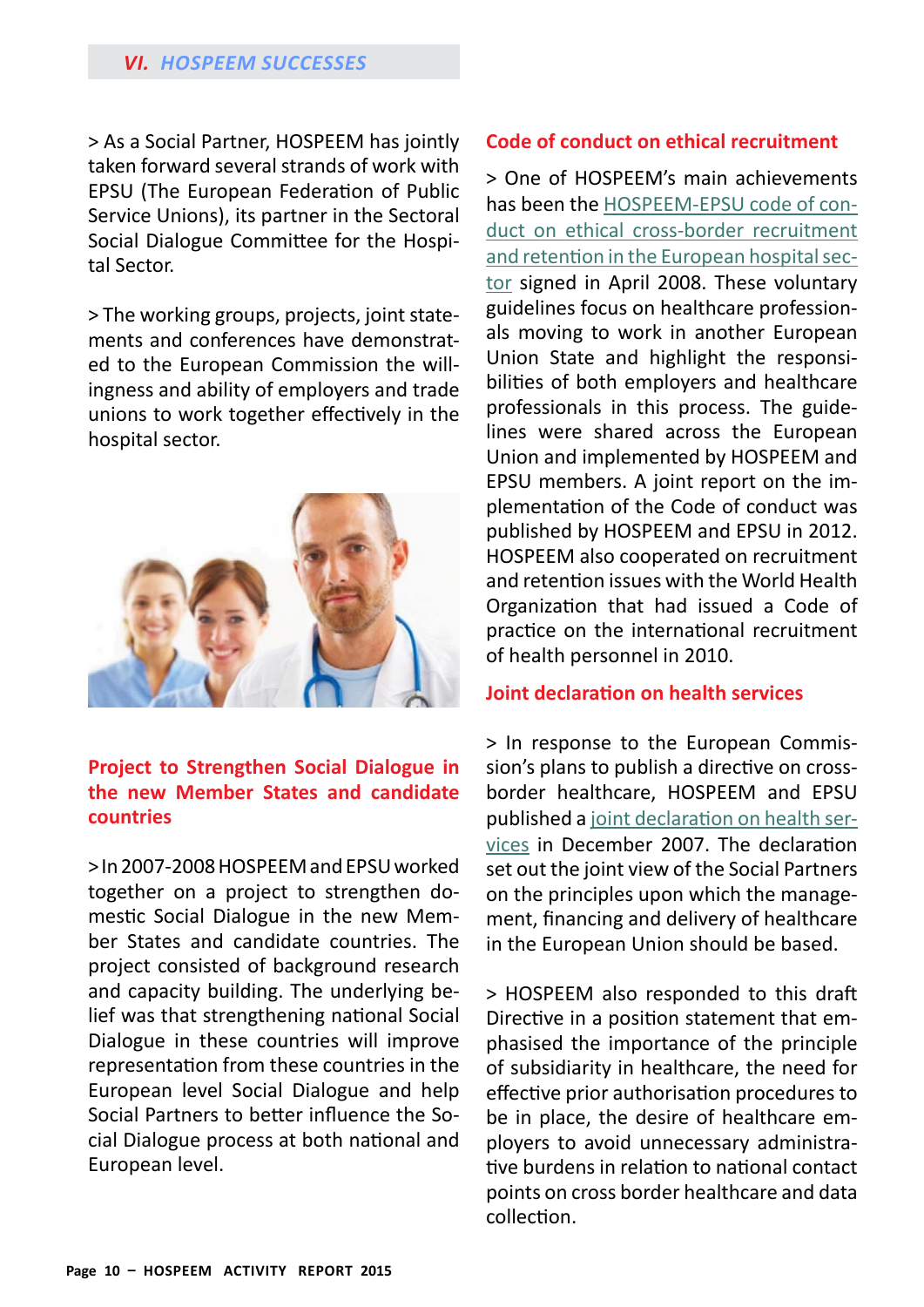## **Prevention from sharp injuries in the hospital and health care sector: Framework agreement, Directive and Implementation**

into national legislation was May 2013. **4 février 2013** implications of such a directive as it would have required the use of safer needles in > HOSPEEM and EPSU agreed upon a framework agreement on the prevention from sharps injuries on 2 June 2009. The framework agreement was approved by the European Commission (EC) and was signed by representatives from HOSPEEM and EPSU in 2009 in the presence of Commissioner Spidla. The agreement was transposed into Directive 2010/32/EU on the prevention from sharp injuries in the hospital and healthcare sector. The deadline for the transposition of the Directive HOSPEEM was concerned at the financial all situations - even where their use was not the best solution.



> In 2012, the signatory parties of the agreement, i.e. HOSPEEM and EPSU, jointly requested the European Commission to provide them with financial support for a project aimed at supporting and moni-

toring the implementation of Directive 2010/32/EU on the prevention of sharps injuries in the hospital and health care sector. The project was carried out throughout 2013 and has allowed HOSPEEM and EPSU to obtain first hand information on the implementation on the ground. It increased awareness among their national members (top and middle management, OSH representatives, shop-stewards), public authori-



**Promotion et aide à la mise en œuvre de la**  ties (Ministries, accident insurances, OSH institutions, etc) and other stakeholders on the possibilities and advantages of taking action to reduce risk exposure and

e accident rates with medical sharps.

> Three regional seminars and a final conference brought together about 365 participants from 25 countries to assess the transposition of the Directive into national legislation, to report on the role of social partners in this process and to identify challanges, open questions and good practice examples at workplace level. A EPSU-HOSPEEM Final Report comprising country reports for 24 EU Member States and a number of non–EU countries was elaborated as well as a dissemination document to highlight the results that social partners can achieve together to identify risks and to improve safety and health at the workplace and of the patients. You find more information on the project webpage.

## **Guidelines and examples of good practice to addressthe challenges of an ageing workforce" in the hospital and health care sector**

The "EPSU-HOSPEEM guidelines and examples of good practice to address the challenges of an ageing workforce" in the hospital and health care sector were adopted on 23 October 2013 and signed on 11 December 2013. A number of good practice examples are annexed to the document. A thematic webpage collecting studies, reports and presentations and a joint press release have been made available. (see [HOSPEEM](http://hospeem.org/) website).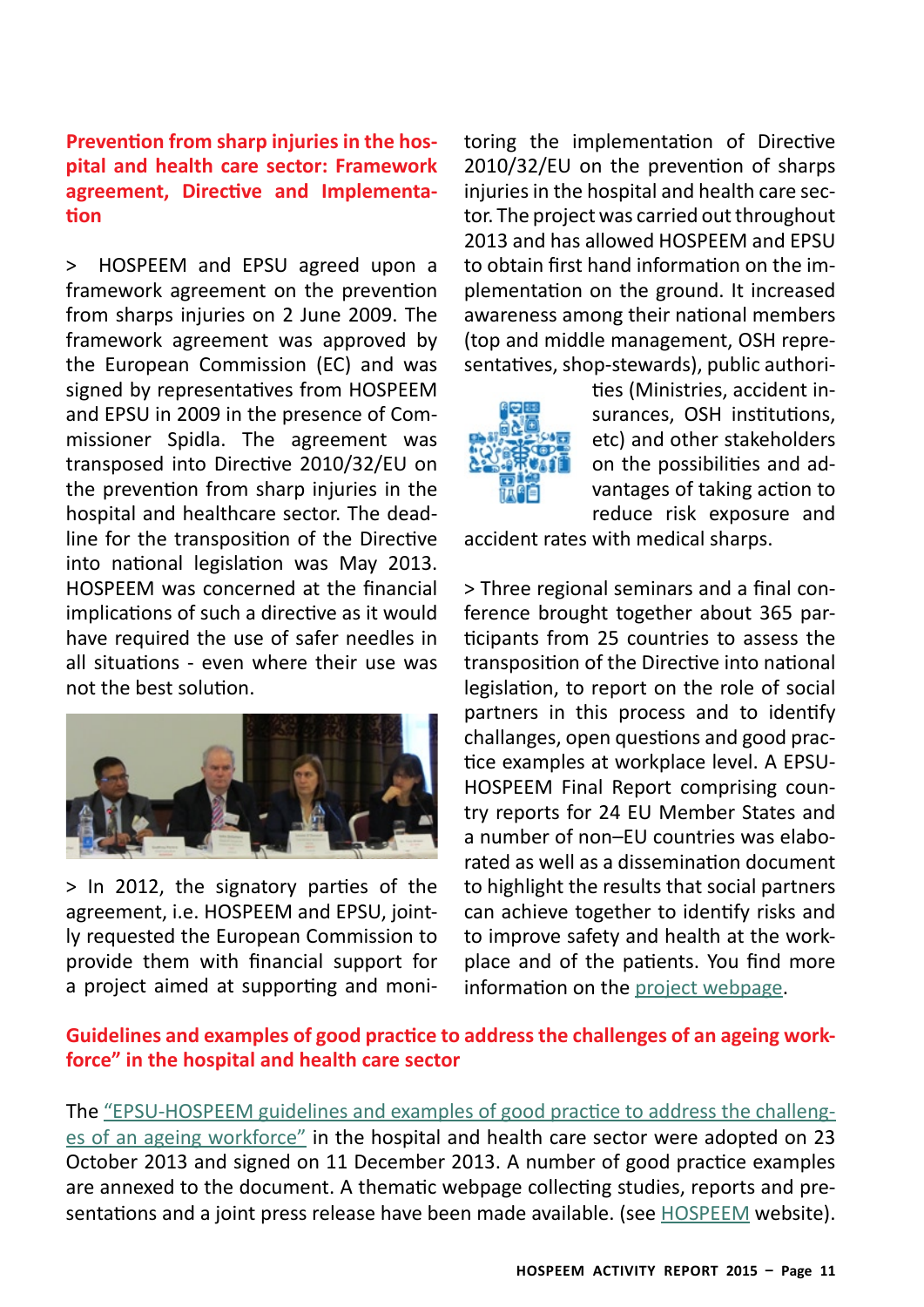## **Multi-sectoral Guidelines on Third Party violence: initiative and implementation**

UNIEuropa). In 2009, HOSPEEM organised a conference as part of the 'RESPECT' project, in which the multi-sectoral emfollow. In 2010, a final agreement was warmly welcomed by the European Commission/DG Employment that organised PEEM, CEMR, CoESS, EuroCommerce) was organised and followed by a joint meeting with the trade unions (EPSU and ployers and the trade unions agreed that negotiations would > In 2007, the cross-industry Social Partners issued a framework agreement on harassment and violence at work. A meeting between a number of sectoral employers (HOSan official signing ceremony of the agreement for the press.





 $>$  The organisations that were party to the multi-sectoral agreement decided to dissemi-

nate the Guidelines applying for funding from the European Commission for a project to translate the Guidelines into all EU languages, to organize workshops and a conference. HOSPEEM participated in the three workshops as well as in the final conference of this project in 2011.

> At the Sectoral Social Dialogue Committee for the Hospital Sector Plenary Meeting in 2013, HOSPEEM and EPSU members published and adopted the report on the use and implementation of the Multi-sectoral guidelines to tackle third-party violence and harassment related to work including recommendations. Data and information from HOS-PEEM and EPSU were gathered through a survey addressed to HOSPEEM members and EPSU affiliates in the first half 2013. Download the report [here.](http://hospeem.org/our-newsletter/adoption-of-implementation-report-of-multi-sectoral-guidelines-to-tackle-work-related-third-party-violence/)

#### **Supportin elaboration and implementation ofthe Action Plan on EU Healthcare Workforce**

> HOSPEEM and EPSU were invited by the European Commission to contribute to the elaboration of the Action Plan on EU Healthcare Workforce. The Action Plan is part of the so-called "Employment Package" issued by the European Commission to support the economic recovery across the EU. HOSPEEM has also become a collaborative partner in the Joint Action of Health Workforce Planning and Forecasting, one of the main pillars of the Action Plan, which enhanced its relations with DG SANCO and the other stakeholders involved. The Action Plan was adopted in 2012 and HOSPEEM together with EPSU adopted a Joint Statement aimed at highlighting key issues of the Action Plan and expressing their point of view on its critical aspects. EPSU and HOSPEEM members welcomed the strong focus on European employment and training policies in the healthcare sector.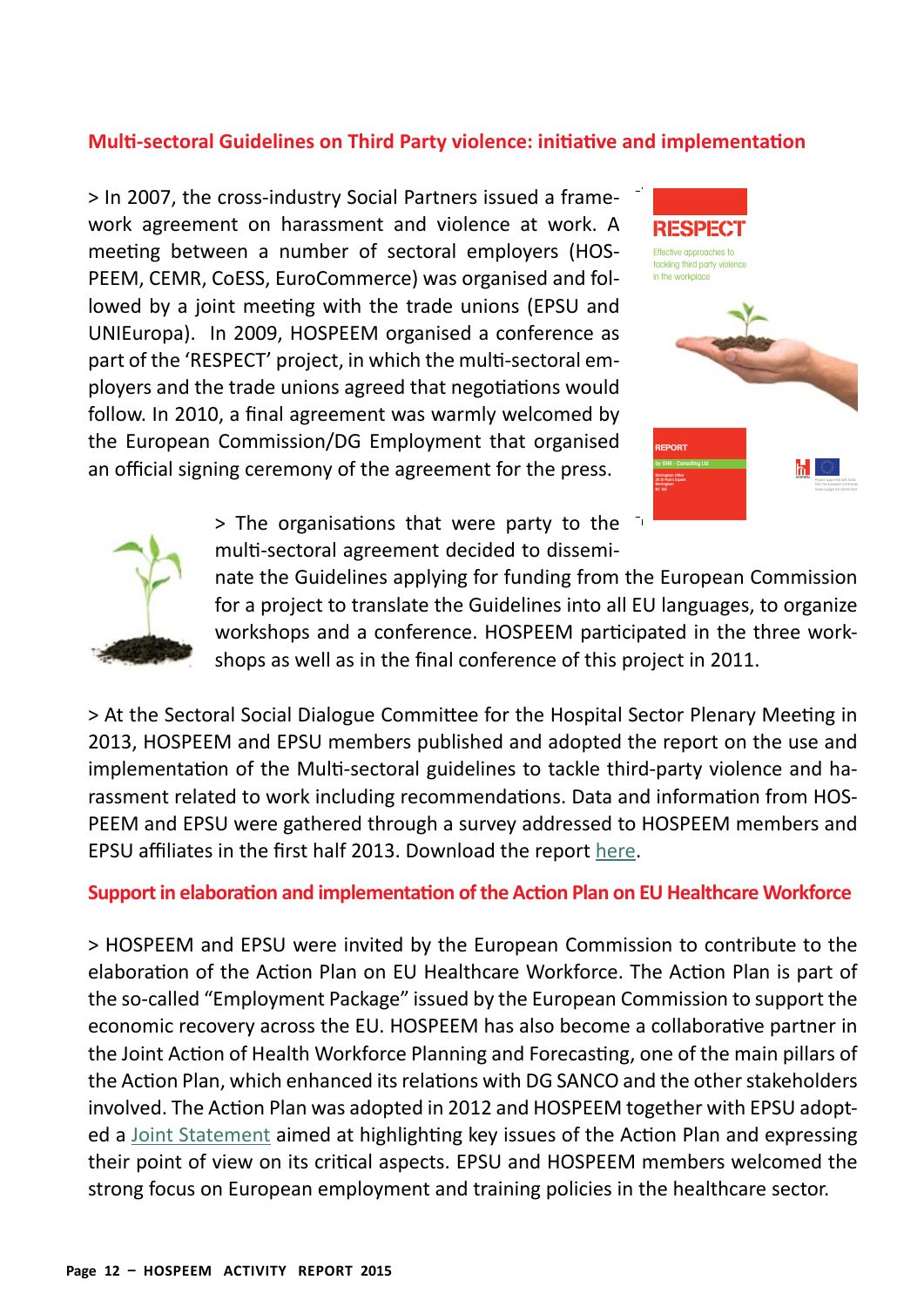#### **Project to Strengthen Social Dialogue in the Baltic Countries**

> In 2010/2011 HOSPEEM developed together with EPSU a project to strengthen Social Dialogue in the Baltic Countries: Estonia, Latvia and Lithuania. It was financed by the European Commission and supported by EPSU. The goal of this project was to disseminate the priorities and outcomes of European sectoral social dialogue and to help build capacity of the hospital sector social partners in the Baltic countries. The key result of the project was the "Riga Declaration" (in annex) signed by Baltic social partners, HOSPEEM and EPSU.

## **Participation in Project "Feasibility Study on the Establishment of a European Sector Council on Employment and Skills for Nursing and the Care Workforce"**

> HOSPEEM contributed as a partner organisation to the Feasibility Study on the Establishment of a European Sector Council on Employment and Skills for Nursing and the Care Workforce. The study was run by European Health Management Association under the umbrella of the European Commission. The objective of the study was to analyse the feasibility of establishing a European Sector Council on Employment and Skills for Nursing and the associated Care Workforce. In December 2012 HOSPEEM together with EPSU proposed some criteria to assess the outcome of the study and possible next steps. Both organisations claim that the added value of creating the European Sector Council on Employment and Skills for Nursing and the Care Workforce has not been proven by the study. The final report was published in 2013.



#### **HOSPEEM-EPSU Framework of Actions "Recruitment and retention"**

> Staff recruitment and retention are key issues in hospitals and healthcare. For this reason, HOSPEEM and EPSU agreed on 17 December 2010 a [framework of actions](http://hospeem.org/wordpress/wp-content/uploads/2014/10/12.17_R_R_Final_EN_signed.pdf)  [on recruitment and retentio](http://hospeem.org/wordpress/wp-content/uploads/2014/10/12.17_R_R_Final_EN_signed.pdf)n (FoA) which constitutes an important basis for European and national social partners to develop concrete action to tackle staff shortages and qualification needs.

> On 10 December 2015 HOSPEEM and EPSU adopted a follow-up report on the use and implementation of their Framework of Actions. It presents the main challenges faced by HOSPEEM and EPSU members with regard to recruitment and retention of health workers in their respective countries, gathers good practice examples for the five thematic areas covered by the FoA and focuses on social partners' measures and activities. It also contains a set of recommendations.



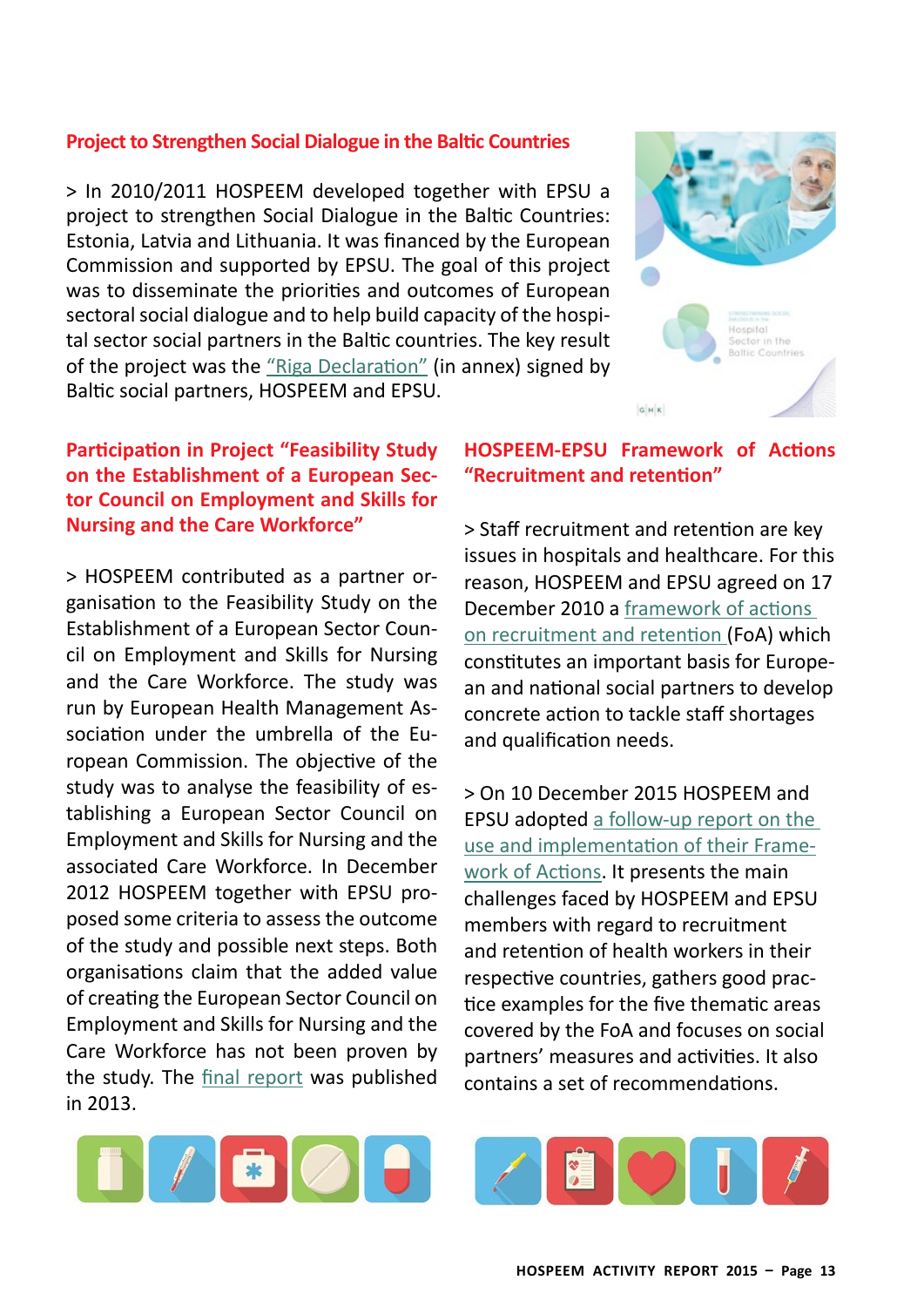## **OSH Project on musculoskeletal disorders and psycho-social risks and stress at work**

> HOSPEEM and EPSU have been provided financial support from the European Commission for a joint project entitled "Assessing health and safety risks in the hospital sector and the role of the social partners in addressing them: the case of musculo¬skeletal disorders and psychosocial risks and stress at work" and running until September 2016. This project aims to implement one main priority of the work programme 2014-2016 of the European Sectoral Social Dialogue Committee for the Hospital Sector, i.e. the promotion of occupational safety and health.

> Through this project, the social partners aim to identify how preventive actions can contribute to improved workers' health and safety, to more attractive retention conditions in the hospital sector and to improved efficiency in the management of healthcare institutions by reducing the costs linked to loss of productivity, sick leave and occupational diseases. HOSPEEM and EPSU aim to achieve these objectives through the exchange of knowledge and the identification of existing good practices. Two conferences have been organised in Paris and Helsinki in March and November 2015, focusing respectively on approaches to the issue of musculoskeletal disorders (MSD) and psycho-social risks and stress at work (PSRS@W) and bringing together around 90 participants from 20 Member States. A report from each conference is to be drafted by the contracted expert and a webpage presenting European and country specific documents related to MSD and PSRS@W prevention has been set up. *Paris conference - March 2015*



## **Joint HOSPEEM-EPSU Declaration on CPD/LLL**

> In 2015 HOSPEEM and EPSU started drafting a joint declaration on Continuous Professional Development (CPD) and Life-Long Learning (LLL) for all health workers in the EU, intended to provide guidance and support to social partners as to their actions in this field. This joint declaration, providing general principles governing CPD and LLL and making available good practice examples from across the EU, should serve as an inspirational document for HOSPEEM and EPSU members to create new and innovative solutions in the field of CPD and LLL at national level to make them work more effectively. This document is addressed to all workers in the hospital and healthcare sector, irrespective of age, profession and employment contract.

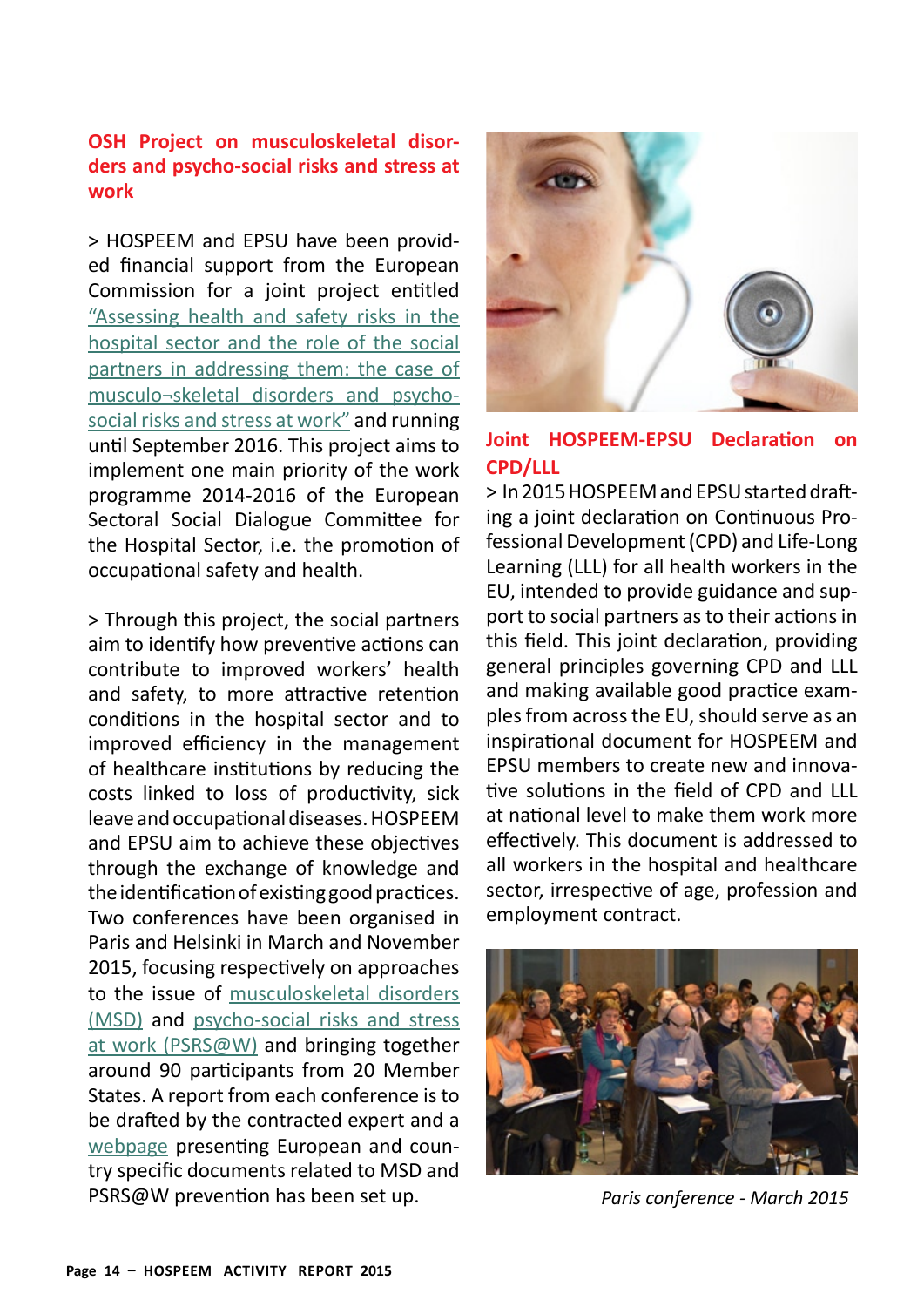| <b>Theme: Occupational health and safety</b>                                                                                                                                         |                                                                                                                                                                                                                                 |  |  |
|--------------------------------------------------------------------------------------------------------------------------------------------------------------------------------------|---------------------------------------------------------------------------------------------------------------------------------------------------------------------------------------------------------------------------------|--|--|
| Sub-theme                                                                                                                                                                            | <b>Objectives</b>                                                                                                                                                                                                               |  |  |
| Follow-up to the project "Promotion and<br>Support of Implementation of Directive<br>2010/32/EU on the prevention of sharps<br>injuries in the hospital and health care sec-<br>tor" | Monitor the transposition and impact<br>that Directive 2010/32/EU has on hospi-<br>tal staff in each member states.                                                                                                             |  |  |
| Active and healthy ageing                                                                                                                                                            | Outline effective age management strate-<br>gies, give guidance on key issues and give<br>examples of existing good practice from<br>across the European Union to keep staff<br>productive and healthy                          |  |  |
| Third-party violence and harassment at<br>work                                                                                                                                       | Monitor how the third-party violence<br>agreement is followed-up and imple-<br>mented by HOSPEEM members and EPSU<br>affiliates and consider healthcare specific<br>issues, also based on the Joint Implemen-<br>tation Report. |  |  |
| Occupational health and safety issues with<br>regard to patient safety and the quality of<br>services                                                                                | Provide policy momentum for a new EU<br>health and safety in the workplace strat-<br>egy, with particular focus on the chal-<br>lenges facing healthcare workers and the<br>healthcare sector.                                  |  |  |
| Identify how actions on occupational health<br>and wellbeing contribute to improved health<br>as well as retention within the healthcare<br>sector                                   | Keep staff both physically and mentally<br>fit in their roles.                                                                                                                                                                  |  |  |



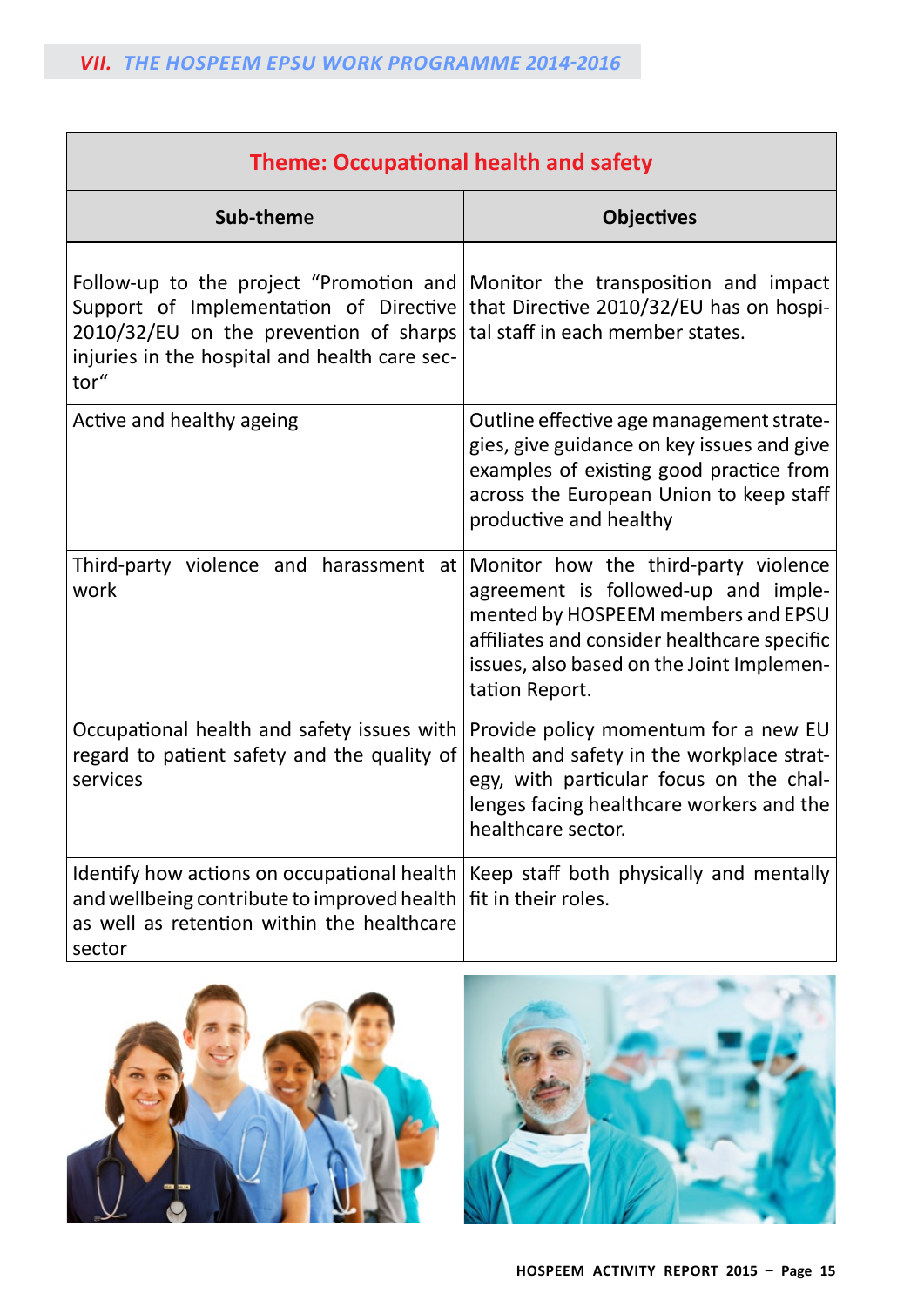| Theme: Recruitment and retention of healthcare workforce                                                                                                                                                                                                                                                                                                                                                                                                                                                         |                                                                                                                                                                                                                                                                                                                                                                                                                                                                                                              |  |  |
|------------------------------------------------------------------------------------------------------------------------------------------------------------------------------------------------------------------------------------------------------------------------------------------------------------------------------------------------------------------------------------------------------------------------------------------------------------------------------------------------------------------|--------------------------------------------------------------------------------------------------------------------------------------------------------------------------------------------------------------------------------------------------------------------------------------------------------------------------------------------------------------------------------------------------------------------------------------------------------------------------------------------------------------|--|--|
| sub-theme                                                                                                                                                                                                                                                                                                                                                                                                                                                                                                        | objectives                                                                                                                                                                                                                                                                                                                                                                                                                                                                                                   |  |  |
| Migration of healthcare workers within the<br>EU                                                                                                                                                                                                                                                                                                                                                                                                                                                                 | Develop concrete action to tackle staff<br>shortages and qualification needs now<br>and in the future.                                                                                                                                                                                                                                                                                                                                                                                                       |  |  |
| Shortage of healthcare professionals/work-<br>ers                                                                                                                                                                                                                                                                                                                                                                                                                                                                |                                                                                                                                                                                                                                                                                                                                                                                                                                                                                                              |  |  |
| Follow-up to the Code of Conduct on Ethical<br>Recruitment and Retention (2008) and to<br>Framework of Actions (2010) <sup>1</sup>                                                                                                                                                                                                                                                                                                                                                                               |                                                                                                                                                                                                                                                                                                                                                                                                                                                                                                              |  |  |
| Stating the importance of the role that Life-<br>long Learning (LLL)/Continuing Professional<br>Development (CPD) play in recruiting and<br>retaining staff                                                                                                                                                                                                                                                                                                                                                      | Promote life-long learning (LLL)/Continu-<br>ing Professional Development (CPD) for<br>all healthcare staff by stimulating the<br>creation of a learning environment in<br>healthcare institutions both through for-<br>mal and on-the-job training with the aim<br>to improve and guarantee the quality of<br>service. The precondition for this is a mu-<br>tual commitment: for employers to en-<br>sure access to LLL/CPD to all healthcare<br>staff and for health workers to actively<br>engage in it. |  |  |
| Employment and retention of younger work-<br>ers: The health care sector is an economic<br>sector with potential for future employment<br>growth. A lot is being invested into the train-<br>ing of healthcare professionals and workers.<br>In some countries, the current situation of<br>public budgets often makes it problematic<br>to offer good employment and career pros-<br>pects. Younger health professionals/work-<br>ers in several EU Member States are facing<br>the risk of getting unemployed. | Identify the role that the social partners<br>in the healthcare sector can play, through<br>EU initiatives or own activities, to pro-<br>vide solutions to the challenge of attract-<br>ing and retaining young (well-trained)<br>healthcare professionals and workers in<br>their jobs.                                                                                                                                                                                                                     |  |  |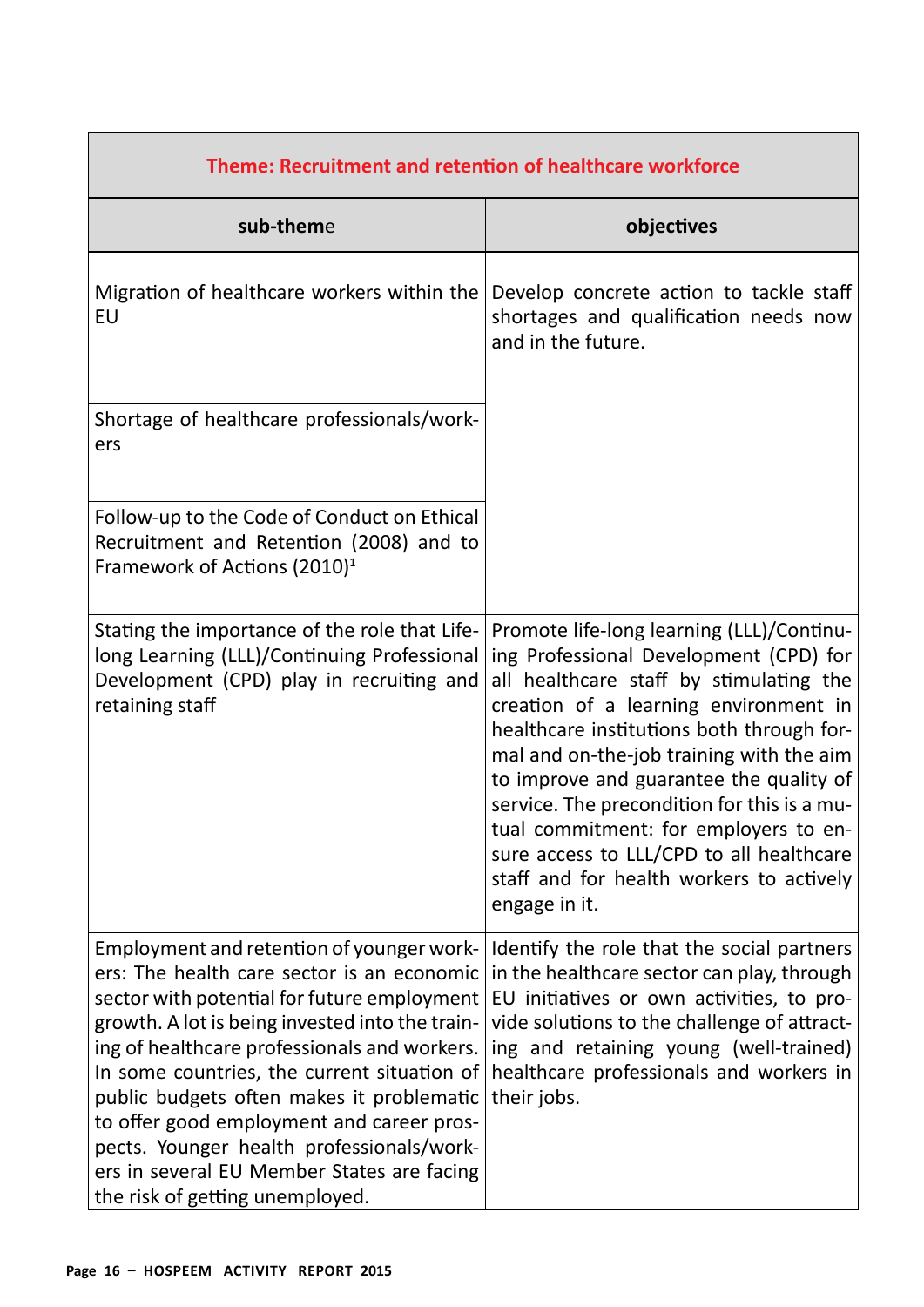> HOSPEEM was created by the members of the European Centre of Employers and Enterprises providing Public services (CEEP) who felt that there was a need for a separate, distinct voice on health workforce issues at European level. HOSPEEM is, since its creation, an individual member of CEEP. The two organisations collaborate closely in the European arena on all issues that concern employment and health of the European workforce. The Secretary General of HOSPEEM is currently a member of the CEEP Board of Directors and participates in the CEEP Social Affairs Board and the General Assembly meetings.

> At its creation, HOSPEEM established a cooperation agreement with the European Hospital and Healthcare Federation – HOPE. In this agreement, both organisations recognise each other's autonomy within their respective spheres of activities and competencies.

> The agreement also creates a framework for mutual support and lays the foundations for wider arrangements reinforcing the links between health professionals acting at European level. HOSPEEM and HOPE agree to be mutually supportive, constructive and to have a close working relationship.

## *X. conclusion*

> In the past HOSPEEM has made majorstrides in being accepted as an important voice on hospital and healthcare matters at European level and enhanced its position during a period of economic turmoil ensuring that the hospital and healthcare sector continue to be properly funded. HOSPEEM is now the first port of call when the European Commission wishes to discuss matters concerning hospital and healthcare workforce issues and industrial relations. Since its involvement in shaping and implementing the Sharps Directive HOSPEEM's role as a European social partner has significantly increased.

> As a recognised Social Partner, HOSPEEM has the key role accorded to European Social Partner organisations as legislators and influencers of European policy by the TFEU (Articles 153-155). This allows, and will continue to allow, HOSPEEM members a voice at the European top table.



> It is important that HOSPEEM continues to grow, and all HOSPEEM members will have to play important roles and give HOS-PEEM their full support if HOSPEEM is to thrive in representing its members' views.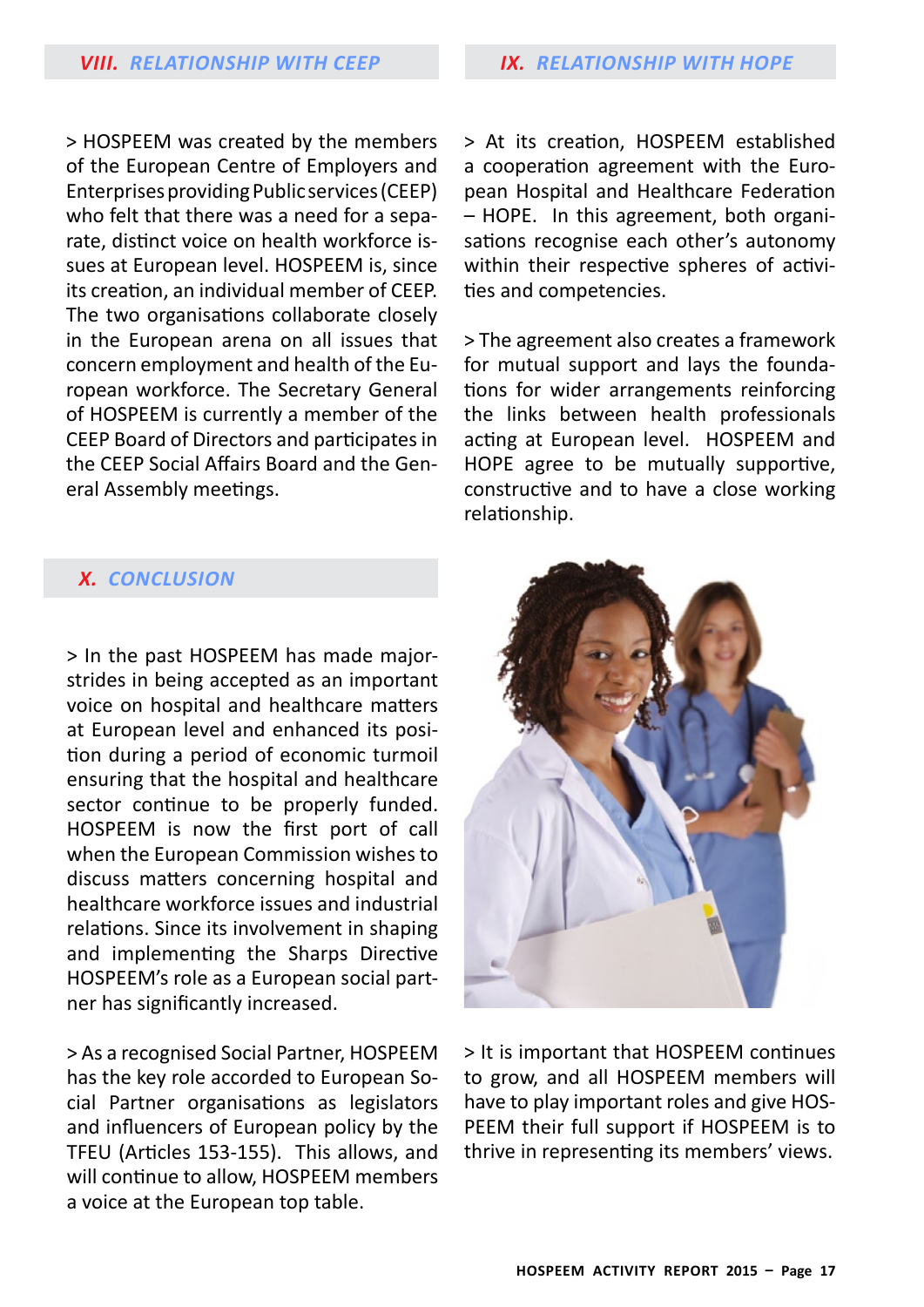A. [HOSPEEM \(European Hospital and Healthcare Employers' Association\) response to](Mailto:johanna.karlstrom@kt.fi)  [the second-phase consultation "Reviewing the Working Time Directive" under Article](Mailto:johanna.karlstrom@kt.fi)  [154 of the TFUE](Mailto:johanna.karlstrom@kt.fi)

B. [HOSPEEM - EPSU \(European Public Service Union\) contribution to public consultation](http://hospeem.org/?p=926)  [on the directive on the recognition of professional qualifications \(2005/36/EC\)](http://hospeem.org/?p=926)

C. [HOSPEEM-EPSU response to the European Commission's Green Paper on Reviewing](http://hospeem.org/?p=885)  [the Directive on the Recognition of Professional Qualifications 2005/36/E](http://hospeem.org/?p=885)C

D. [HOSPEEM - EPSU Code of Conduct and follow up on Ethical Cross-Border Recruitment](http://hospeem.org/?p=567)  [and Retention in the Hospital Secto](http://hospeem.org/?p=567)r

E. [HOSPEEM - EPSU Joint Declaration on health service](http://hospeem.org/?p=549)s

F. [HOSPEEM Position Statement on the Proposal for a Directive of the European Parlia](http://hospeem.org/?p=908)[ment and of the Council on the application of patients' rights in cross-border health](http://hospeem.org/?p=908)[care](http://hospeem.org/?p=908)

G. [HOSPEEM - EPSU Framework Agreement on prevention from sharp injuries in the](http://hospeem.org/?p=664)  [hospital and healthcare sector](http://hospeem.org/?p=664)

H. [Multi-sectoral Guidelines to tackle third-party violence and harassment related to](http://hospeem.org/?p=727)  [work](http://hospeem.org/?p=727)

I. [HOSPEEM – EPSU Framework of Actions "Recruitment and Retention](http://hospeem.org/?p=2794)"

J. ["Riga Declaration" on Strengthening Social Dialogue in the Health Care Sector in the](http://hospeem.org/wordpress/wp-content/uploads/2011/11/Riga-Declaration.pdf)  [Baltic Countrie](http://hospeem.org/wordpress/wp-content/uploads/2011/11/Riga-Declaration.pdf)s

K. [Final report from the ''Feasibility Study on the Establishment of a European Sector](http://www.skillsfornursingandcare.eu./assets/documents/20121010%20Feasibility%20Study%20-%20Reportv2.pdf)  [Council on Employment and Skills for Nursing and the Care Workforce'](http://www.skillsfornursingandcare.eu./assets/documents/20121010%20Feasibility%20Study%20-%20Reportv2.pdf)'

L. [HOSPEEM Response to the European Commission Green Paper Consultation on the](http://hospeem.org/?p=895)  [European Workforce for Health](http://hospeem.org/?p=895)

M. [HOSPEEM-EPSU-HOSPEEM guidelines and examples of good practice to address the](http://hospeem.org/wordpress/wp-content/uploads/2014/10/12.17_R_R_Final_EN_signed.pdf)  [challenges of an ageing workforce](http://hospeem.org/wordpress/wp-content/uploads/2014/10/12.17_R_R_Final_EN_signed.pdf)

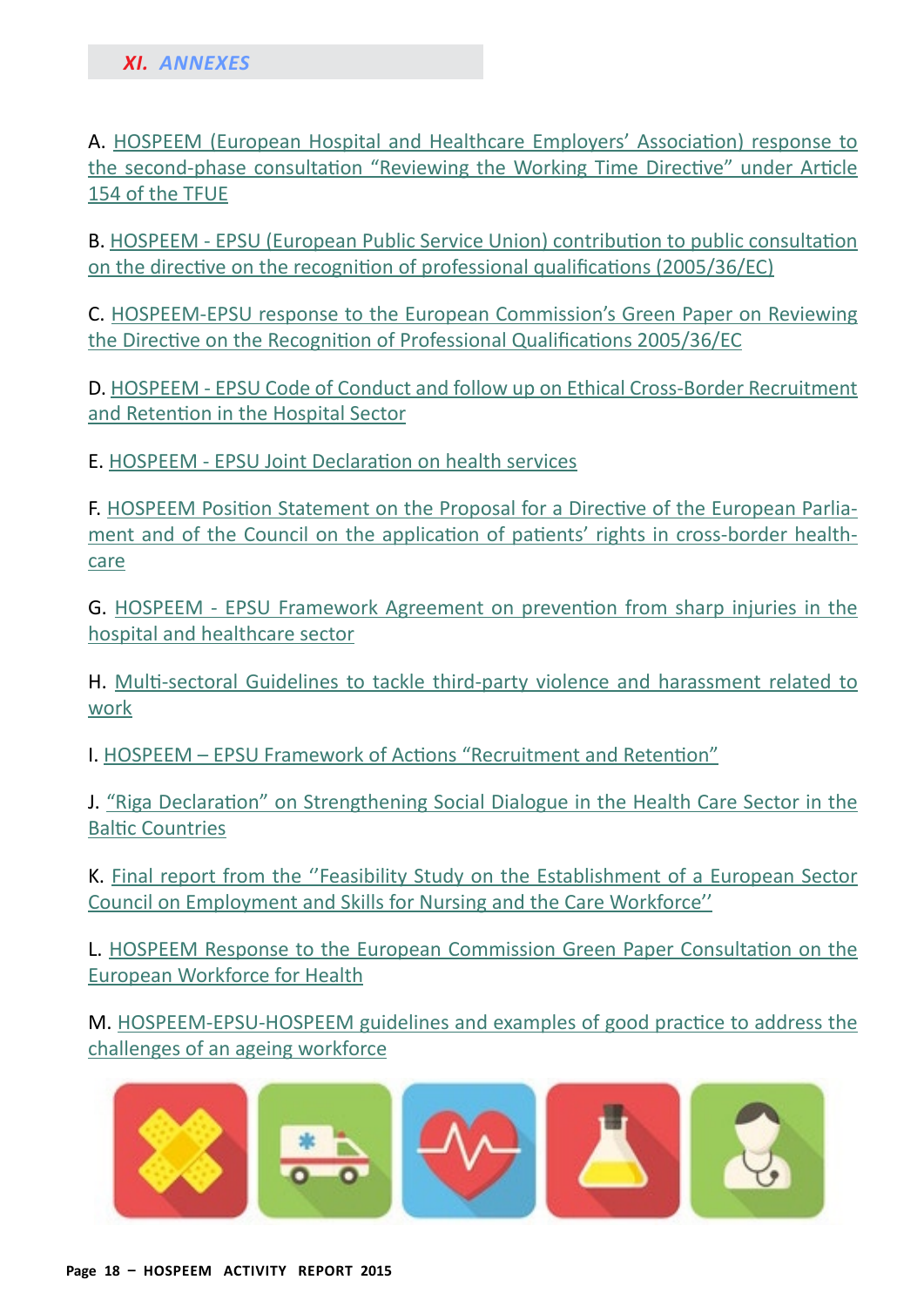#### **For information and all enquiries please contact us at our general address:**



*European Hospital & Healthcare Employers' Association Rue des deux églises, 26 BE-1000 Brussels Belgium Tel : +32 2 229 21 57/58 Fax : +32 2 218 12 13 Email:[hospeem@hospeem.eu](http://hospeem.org/) Website: [http://www.hospeem.org](#page-0-0)*



#### **HOSPEEM Secretariat:**

*Tjitte ALKEMA, Secretary General, [t.alkema@nvz-ziekenhuizen.nl](http://hospeem.org/) Ulrike NEUHAUSER, Vice-Secretary General, [ulrike.neuhauser@wienkav.a](http://www.epsu.org)t Bjørn HENRIKSEN, Vice-Secretary General, [bjorn.henriksen@spekter.no](http://www.epsu.org) Emilie Sourdoire, Policy Officer, [e.sourdoire@hospeem.eu](Mailto:e.sourdoire@hospeem.eu) Céline BARLET, Administrative Officer, [c.barlet@hospeem.eu](http://hospeem.org/)*

#### **HOSPEEM Members:**

*Ulrike NEUHAUSER | Austria | [ulrike.neuhauser@wienkav.a](http://www.epsu.org)t Malene VESTERGAARD SØRENSEN | Denmark | mvs[@regioner.dk](http://hospeem.org/) Hedy EERIKSOO | Estonia | [info@haiglateliit.e](http://hospeem.org/)e Johanna KARLSTROM | Finland | [johanna.karlstrom@kt.fi](Mailto:johanna.karlstrom@kt.fi) Olga VILLE| France | [olga.ville@fehap.f](Mailto:olga.ville@fehap.fr)r Dirk REIDELBACH | Germany | [dirk.reidelbach@vka.d](Mailto:johanna.karlstrom@kt.fi)e John DELAMERE | Ireland | [john.delamere@hse.ie](http://www.epsu.org) Marta BRANCA | Italy | [branca@aranagenzia.i](Mailto:branca@aranagenzia.it)t Jevgenijs KALEJS | Latvia | [lsb@aslimnica.lv](http://www.epsu.org) Sigitas GRISKONIS | Lithuania | [griskonis@kul.l](http://www.epsu.org)t Bjørn HENRIKSEN| Norway [bjorn.henriksen@spekter.no](http://www.epsu.org) Jeanette GRENFORS | Sweden | [jeanette.grenfors@skl.s](http://www.epsu.org)e Olaf PEEK | The Netherlands | [o.peek@nvz-ziekenhuizen.nl](Mailto:johanna.karlstrom@kt.fi) Elisabetta ZANON | UK | [Elisabetta.Zanon@nhsconfed.org](http://www.epsu.org)*

*Photo Credits: cescassawin (cover) - nebojsa78 (p6) - David Franklin (p9) - cowpland (p13,p18) & the copyrighted property of 123RF Limited, HOSPEEM (p5,6,11,12,13,14)*